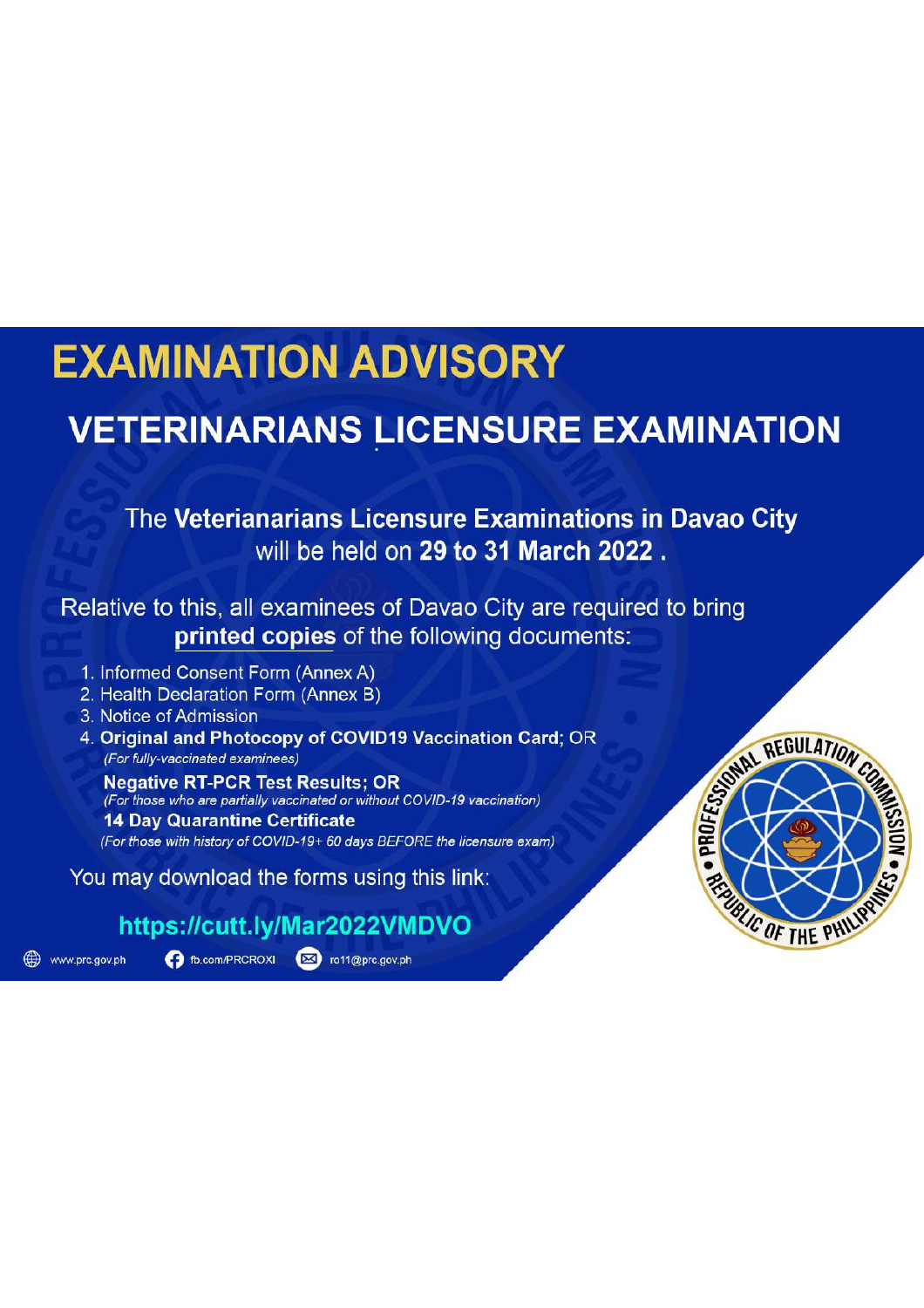

#### **School : ATENEO DE DAVAO UNIVERSITY**

## **Address : MATINA, DAVAO CITY**<br>**Ruilding** : JHS

| <b>Building: JHS</b> |                                                             |                        |                  | Floor: 1ST                  | Room/Grp No.: 1                             |
|----------------------|-------------------------------------------------------------|------------------------|------------------|-----------------------------|---------------------------------------------|
| Seat                 | <b>First Name</b><br><b>Middle Name</b><br><b>Last Name</b> |                        |                  | <b>School Attended</b>      |                                             |
| No.                  |                                                             |                        |                  |                             |                                             |
|                      | ABRENICA                                                    | <b>SHERILYN</b>        | GAILA            |                             | UNIVERSITY OF SOUTHERN MINDANAO-KABACAN     |
| $\overline{2}$       | AGUILAR                                                     | <b>FRANCINE LOUISE</b> | <b>MACARANAS</b> |                             | UNIVERSITY OF THE PHILIPPINES-LOS BAÑOS     |
| 3                    | <b>ALOOT</b>                                                | <b>LOVELY GAY</b>      | ZARZA            |                             | UNIVERSITY OF SOUTHERN MINDANAO-KABACAN     |
| 4                    | <b>BENITEZ</b>                                              | <b>JENEROS</b>         | <b>PUNTOD</b>    | CENTRAL MINDANAO UNIVERSITY |                                             |
| 5                    | <b>BENZON</b>                                               | JESZAH                 | <b>PANES</b>     |                             | UNIVERSITY OF SOUTHERN MINDANAO-KABACAN     |
| 6                    | <b>BUENAOBRA</b>                                            | <b>MARK JOSEPH</b>     | <b>FACTO</b>     |                             | UNIVERSITY OF SOUTHERN MINDANAO-KABACAN     |
| $\overline{7}$       | CALLEDO                                                     | ANN LORRAINE           | CLARO            | CENTRAL MINDANAO UNIVERSITY |                                             |
| 8                    | CARDEÑO                                                     | <b>KYOLA DANIELLE</b>  | <b>BACSARPA</b>  | CENTRAL MINDANAO UNIVERSITY |                                             |
| 9                    | <b>CUSTODIO</b>                                             | ARLY                   | <b>REMETIO</b>   |                             | AKLAN STATE UNIVERSITY (AKLAN S.C.A.)-BANGA |
|                      |                                                             |                        |                  |                             |                                             |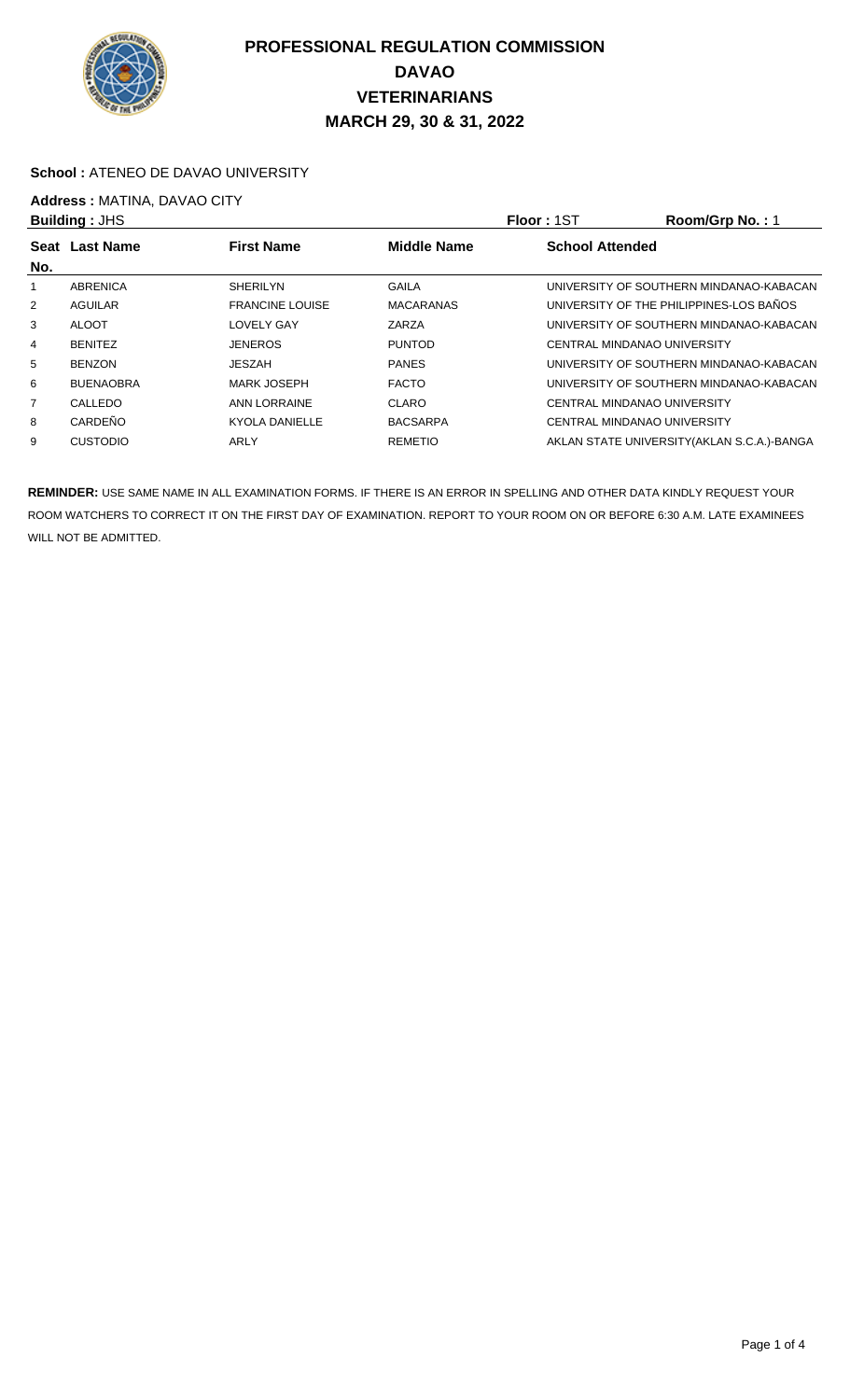

#### **School :** ATENEO DE DAVAO UNIVERSITY

## **Address : MATINA, DAVAO CITY**<br>**Building : JHS**

| <b>Building: JHS</b> |                  |                       |                    | <b>Floor: 1ST</b>       | Room/Grp No.: 2                             |  |
|----------------------|------------------|-----------------------|--------------------|-------------------------|---------------------------------------------|--|
|                      | Seat Last Name   | <b>First Name</b>     | <b>Middle Name</b> |                         | <b>School Attended</b>                      |  |
| No.                  |                  |                       |                    |                         |                                             |  |
|                      | <b>DEALA</b>     | <b>ERELYN</b>         | <b>SUBANG</b>      |                         | AKLAN STATE UNIVERSITY (AKLAN S.C.A.)-BANGA |  |
| 2                    | <b>DICANG</b>    | ALEXANDRA MARGARITA   | AFDAL              |                         | CENTRAL MINDANAO UNIVERSITY                 |  |
| 3                    | <b>DOCTOLERO</b> | <b>VALERIE JUNE</b>   | <b>MANDABON</b>    |                         | CENTRAL MINDANAO UNIVERSITY                 |  |
| 4                    | <b>ESTO</b>      | <b>GLESSY GEORGIA</b> | <b>MELENDEZ</b>    |                         | CENTRAL MINDANAO UNIVERSITY                 |  |
| 5                    | GARAGAN          | <b>MARIELLE</b>       | <b>NEFULDA</b>     |                         | UNIVERSITY OF SOUTHERN MINDANAO-KABACAN     |  |
| 6                    | <b>GENERALE</b>  | <b>MINELO</b>         | <b>ABANES</b>      | SOUTHWESTERN UNIVERSITY |                                             |  |
| 7                    | <b>HACHAC</b>    | CAROLYN ROSE          | <b>EUMAG</b>       | <b>DUMARAO</b>          | CAPIZ STATE UNIVERSITY (PANAY SPC)-         |  |
| 8                    | JAMAGO           | RONNIL JR             | <b>SUNGKIT</b>     |                         | CENTRAL MINDANAO UNIVERSITY                 |  |
| 9                    | <b>MAMBURAO</b>  | JANET                 | <b>NIONES</b>      |                         | UNIVERSITY OF SOUTHERN MINDANAO-KABACAN     |  |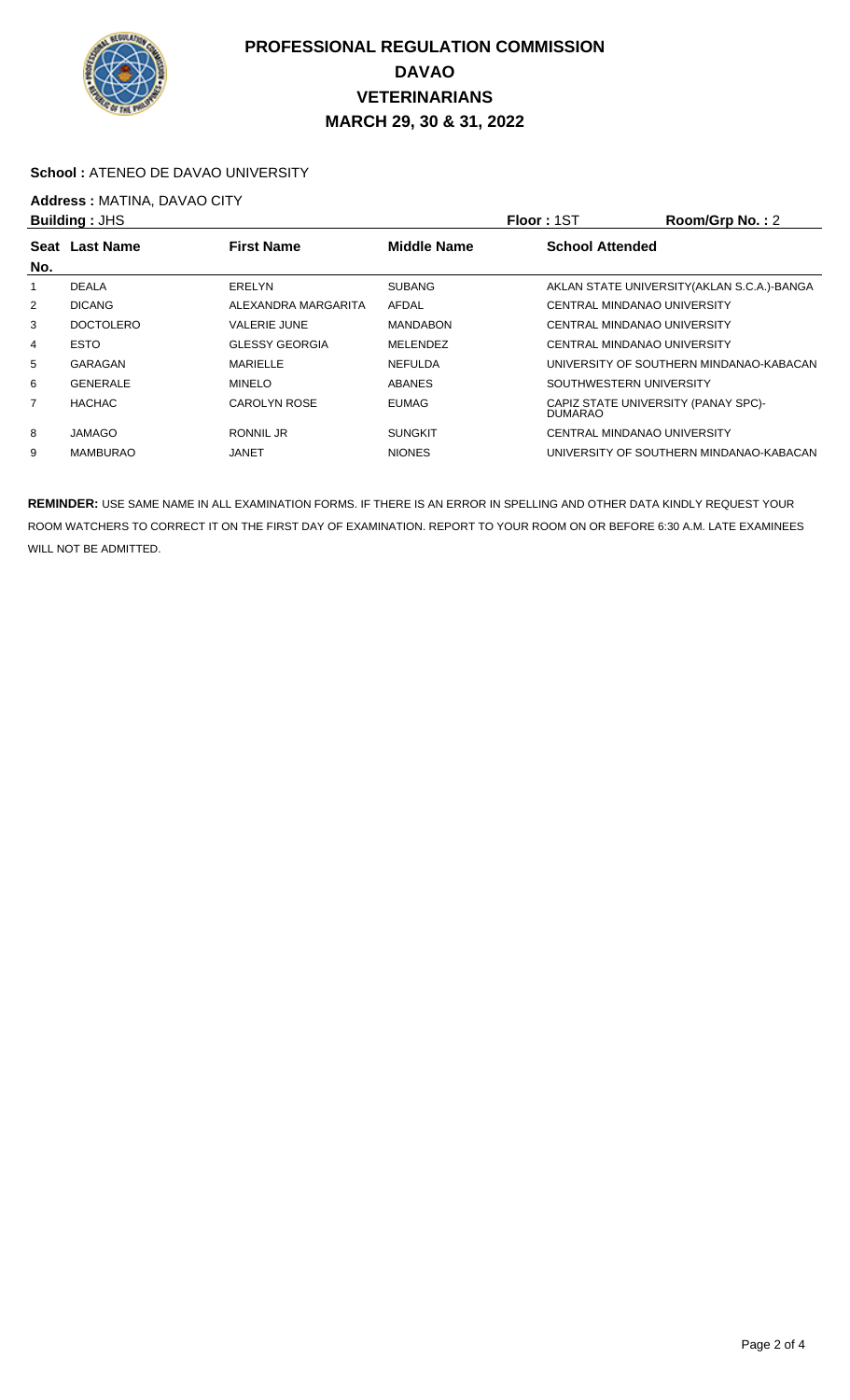

#### **School :** ATENEO DE DAVAO UNIVERSITY

## **Address : MATINA, DAVAO CITY**<br>**Building : JHS**

|                | <b>Building: JHS</b> |                                         | <b>Floor: 1ST</b> | Room/Grp No.: 3        |                                            |  |
|----------------|----------------------|-----------------------------------------|-------------------|------------------------|--------------------------------------------|--|
| No.            | Seat Last Name       | <b>First Name</b><br><b>Middle Name</b> |                   | <b>School Attended</b> |                                            |  |
|                | MANSALADEZ           | <b>MARIELAH DANE</b>                    | <b>TULANG</b>     |                        | CENTRAL MINDANAO UNIVERSITY                |  |
| $\overline{2}$ | NALDOZA              | JAE GEE ROSELLE                         | <b>SILAO</b>      |                        | UNIVERSITY OF SOUTHERN MINDANAO-KABACAN    |  |
| 3              | <b>PANDAN</b>        | <b>JESSICA</b>                          | <b>PABON</b>      |                        | CENTRAL MINDANAO UNIVERSITY                |  |
| 4              | <b>PAULE</b>         | ANNE BERNADETTE                         | <b>BALAYON</b>    |                        | UNIVERSITY OF SOUTHERN MINDANAO-KABACAN    |  |
| 5              | <b>PERIAS</b>        | <b>JOYCE GENARD</b>                     | <b>YONZON</b>     | <b>BAYBAY</b>          | VISAYAS STATE UNIVERSITY (for.VISCA,LSU.)- |  |
| 6              | <b>PIMENTEL</b>      | <b>GLENN DON</b>                        | <b>SALISE</b>     |                        | CENTRAL MINDANAO UNIVERSITY                |  |
| 7              | <b>PORCA</b>         | <b>CHRISTIAN RONN</b>                   | <b>BAYONA</b>     |                        | UNIVERSITY OF SOUTHERN MINDANAO-KABACAN    |  |
| 8              | QUIBAL               | <b>CHARMY JESSICA</b>                   | <b>PIASTRO</b>    |                        | CENTRAL MINDANAO UNIVERSITY                |  |